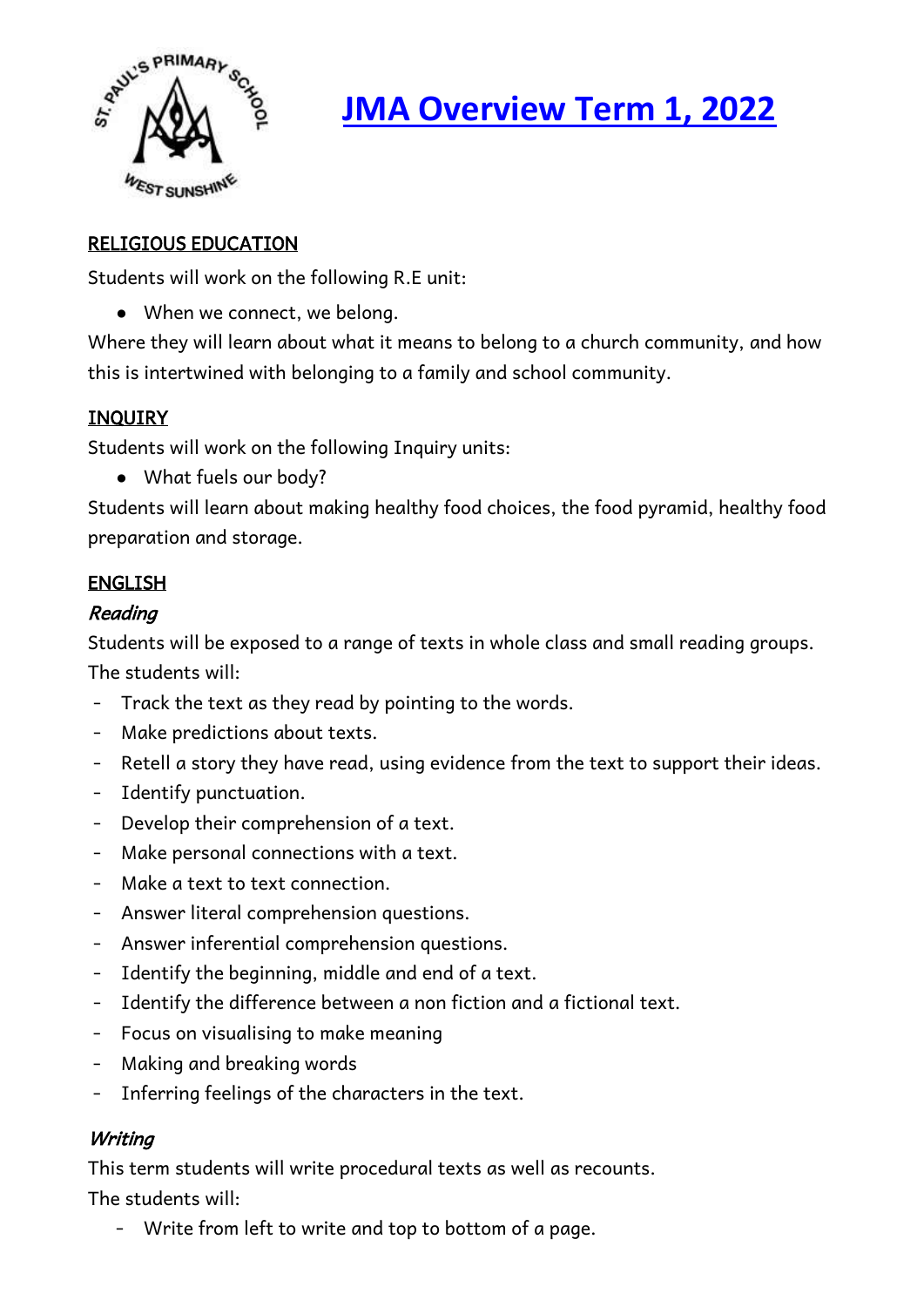- Copy words from around the room.
- Plan their writing using pictures.
- Use a data chart to plan their writing.
- Focus on basic punctuation.
- Write a sequence of sentences about familiar topics
- Use non fiction texts to gather facts and include these facts in their writing.
- Use their life experiences to inform their writing.

# Speaking & Listening

The focus is to encourage students to be confident speakers and listeners.

The students will share their learning in front of the class during Literacy and Maths. They will be involved in 'Discovery' sessions where they will continue to:

- Build on and expand their vocabulary.
- Role play stories and scenarios.
- Be encouraged to speak in full sentences.
- Work collaboratively with others.
- Take turns and share, using their language skills to negotiate these scenarios.

# MATHEMATICS

# Number & Algebra

- Counting- Counting collections and skip counting.
- Place value- ordering, reading, writing and making numbers.
- Patterns- making and continuing of patterns.
- Additive Thinking addition, focusing on friends of 10 and partitioning.

# Measurement & Geometry

- Location- Using directional language to follow and provide direction.
- Time- ordering days, months and seasons of the year.

# S.E.L (SOCIAL EMOTIONAL LEARNING)

This term in SEL we will focus heavily on emotional literacy, building resilience and identifying personal strengths.

# PHYSICAL EDUCATION

This term the students will participate in activities that will help to develop their fundamental motor skills. They will also participate in different individual games.

# VISUAL ARTS

In Term 1, students will revise 'What Is Art?' and create art pieces that incorporate the elements of 'line', 'colour' and 'texture'. They will use a variety of materials to create artworks for their Art show later in the year. Students will revise Art room procedures and safety. Emphasis will be on creating a positive atmosphere in the Visual Arts classroom where students feel comfortable to explore, experiment, create, reflect on and share their artworks.